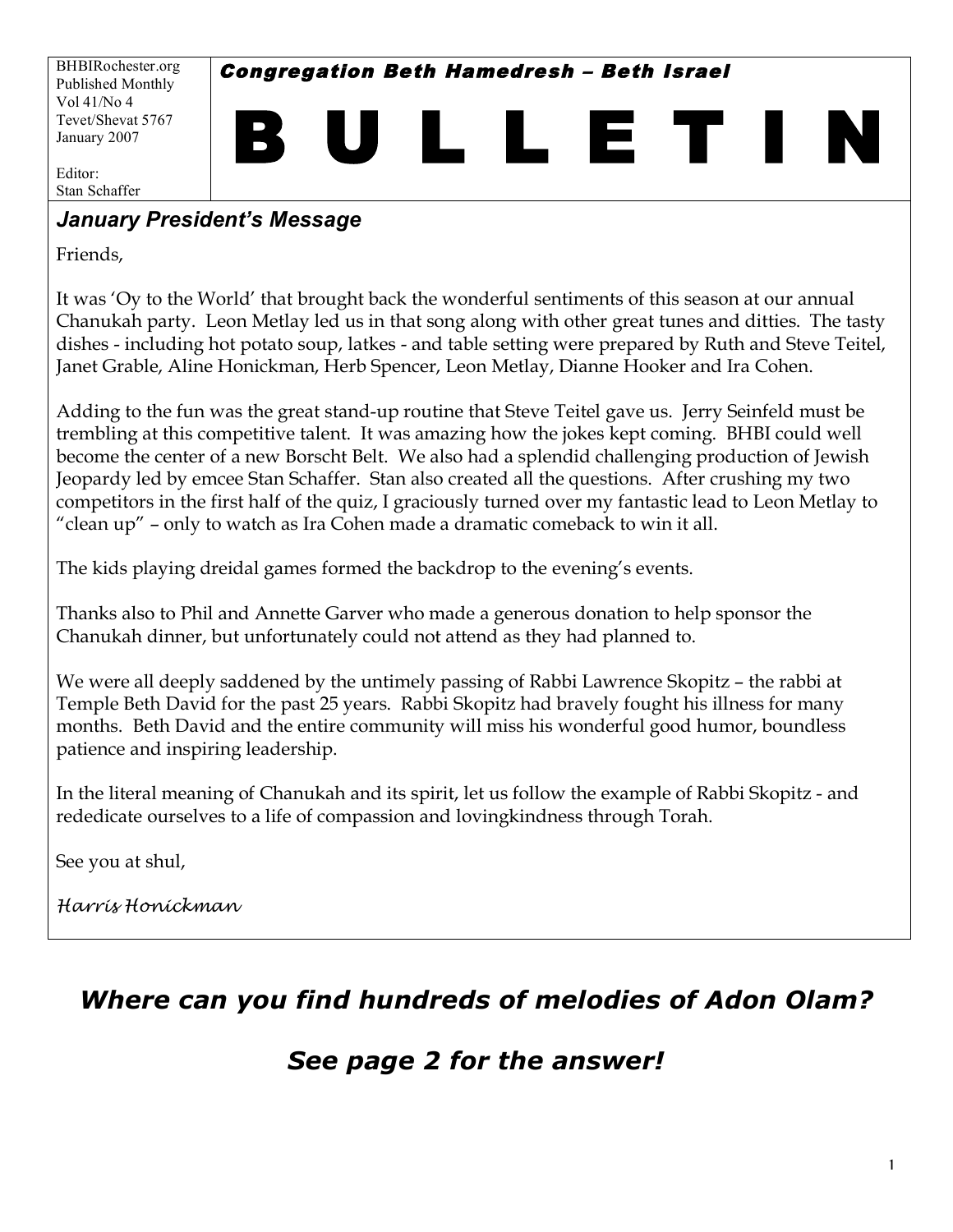# **BHBI CALENDAR OF EVENTS – January 2007**

| Friday   | Jan. 5  | 8:00 PM | <b>Shabbat Evening Services</b><br>Light candles at 4:31 PM.                                                   |
|----------|---------|---------|----------------------------------------------------------------------------------------------------------------|
| Saturday | Jan. 6  | 9:30 AM | <b>Shabbat Morning Services</b><br>Torah: Vayechi                                                              |
| Sunday   | Jan. 7  | 9:00 AM | Service, Breakfast, Discussion                                                                                 |
| Monday   | Jan. 8  | 7:30 PM | <b>Board Meeting</b>                                                                                           |
| Wed.     | Jan. 10 | 7:30 PM | Small Conservative Shul Collaborative Joint Torah Study Session at<br><b>BHBI</b>                              |
| Friday   | Jan. 12 | 8:00 PM | Joint Shabbat Evening Services at Temple Beth Am with Congregants<br>from Beth Am<br>Light candles at 4:38 PM. |
| Saturday | Jan. 13 | 9:30 AM | Torah: Shemot<br><b>Shabbat Morning Services</b><br>Blessing for the new month                                 |
| Sunday   | Jan. 14 | 9:00 AM | Service, Breakfast, Discussion                                                                                 |
| Friday   | Jan. 19 | 8:00 PM | <b>Shabbat Evening Services</b><br>Light candles at 4:47 PM.                                                   |
| Saturday | Jan. 20 | 9:30 AM | Torah: Vaeirah<br><b>Shabbat Morning Service</b>                                                               |
| Sunday   | Jan. 21 | 9:00 AM | Service, Breakfast, Discussion                                                                                 |
| Friday   | Jan. 26 | 8:00 PM | <b>Shabbat Evening Services</b><br>Light candles at 4:55 PM.                                                   |
| Saturday | Jan. 27 | 9:30 AM | Torah: Bo<br><b>Shabbat Morning Services</b>                                                                   |
| Sunday   | Jan. 28 | 9:00 AM | Service, Breakfast, Discussion                                                                                 |

# *Have you visited the BHBI web site at www.BHBIRochester.org lately?*

*Next time you do, check out the hundreds of melodies of Adon Olam that you can find there! Click on many of them and you will hear a recording of Adon Olam in that melody.*

*The Adon Olam songbook on our web site has gotten over 900 hits, so indeed it is quite a hit!*

*To suggest additional melodies for Adon Olam, contact Leon Metlay or submit a suggestion on-line.*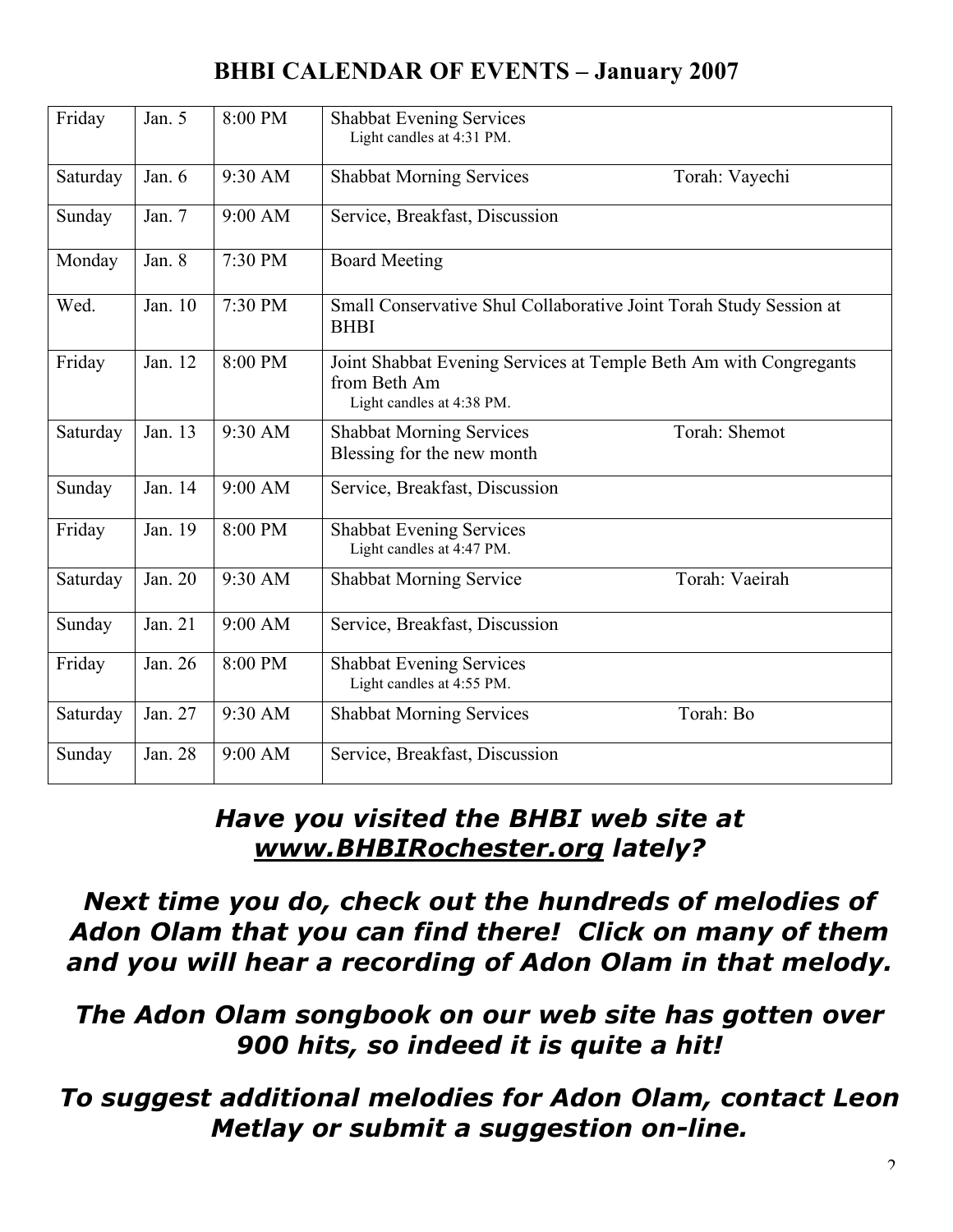### **THANK YOU TO OUR KIDDUSH SPONSORS FOR THE MONTH OF DECEMBER**

- December 2 Steve and Ruth Teitel in memory of Steve's mother, Eleanor Teitel
- December 9 Nina Klionsky and Leon Metlay in memory of their daughter, Nelli, on her birthday
- December 16 The Congregation
- December 23 The Congregation
- December 30 The Congregation

### **TO OUR DONORS -- THANK YOU FOR YOUR GENEROSITY!**

#### **SAM MALINA MEMORIAL FUND**

*Bell Price*

#### **TO SPONSOR THE CHANUKAH DINNER**

*Phil and Annette Garver*

**GENERAL FUND**

*Moris and Terry Amon The Louis B. and Molly Wolk Foundation*

#### **GET WELL SOON**

To Ella Finkelman, who was recently hospitalized, and to Muriel Hobel who recently got home after an extended stay in the Jewish Home's rehab facility.

### **TORAH STUDY**

Join friends from BHBI, Temple Beth Am and Temple Beth David for an interesting evening of Torah Study at BHBI at 7:30 p.m. on Wednesday, January  $10^{th}$ .

## **AMAZON.COM**

The next time that you want to buy something from Amazon.com, go to the BHBI web page at www.BHBIRochester.org and click on the Amazon.com link. BHBI gets a percentage of the purchase price each time you link to Amazon.com from our web page. Buy at Amazon.com and support BHBI at the same time!!

## **MEMORIAL PLAQUES**

Memorialize a friend or loved one by purchasing a BHBI memorial plaque. For more information, contact Stan Schaffer at 473-8072 or stanschaffer@frontiernet.net

## **DO YOU HAVE FRIENDS WHO ARE UNAFFILIATED?**

Tell them about BHBI and invite them to attend our services – they will be sure to get a wonderful welcome. We would also be happy to add them to our bulletin distribution list and send them information about BHBI. Give their contact information to Harris Honickman, Stan Schaffer or Leon Metlay who will put them on the mailing list.

**So far our** *TOPS* **Gift Card fundraiser has been quite successful. Remember,** *TOPS* **Gift Cards are now available through BHBI in \$50 denominations.**

> **To purchase** *TOPS* **Gift Cards, contact Stan Schaffer at 473-8072 or by e-mail at stanschaffer@frontiernet.net**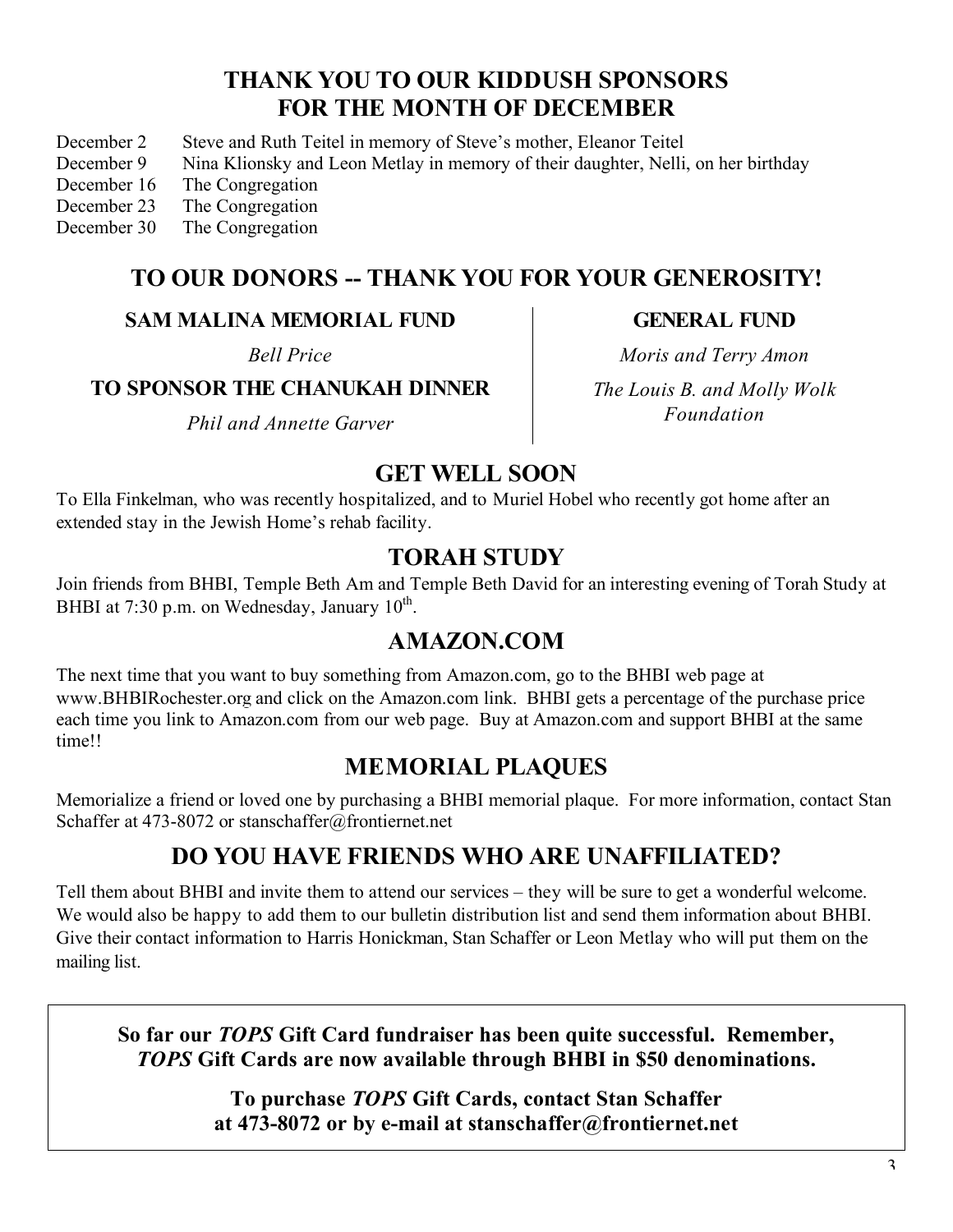# **FOCUS ON ISRAEL** *The Aliyah of the B'nai Menashe*

In recent weeks, Israel has experienced a significant increase in the aliyah of the B'nai Menashe, a group of Jews from India's easternmost states of Manipur and Mizoram, in the highlands near the borders of Bangladesh and Burma. The B'nai Menashe have Chinese appearance and, according to their oral tradition, claim to be descents of the Tribe of Menashe, which they believe made its way to Persia and then China after the destruction of the Northern Kingdom of Israel by the Assyrians, eventually migrating to a remote corner of India. In the late 1800s, Christian missionaries arrived and converted most of them to Christianity. By the 1970s, some of them began researching their ancient roots and small numbers began to learn more about and practice Judaism. Evidence of their Jewish roots was very strong, with them maintaining the traditions of brit milah on the eighth day of life, fasting on Yom Kippur, and wearing shawls, not unlike talliot, when they pray. They also offered animal sacrifices as in the days of the Temple.

The B'nai Menashe number about 7,000 people; about 1,000 converted and quietly made aliyah to Israel over the past decade. In 2005, the Sephardic Chief Rabbi of Israel, Shlomo Amar, formally recognized the B'nai Menashe as 'descendents of Israel'. He sent a beth din to India, which converted most of the remaining B'nai Menashe to Judaism. Now, they are making aliyah to Israel en masse. In an emotional moment, on November 23<sup>rd</sup>, an El Al flight from Bombay carried 50 B'nai Menashe to Israel. Later that week, another 168 B'nai Menashe followed. Some of those waiting for their arrival at Ben Gurion Airport in Israel were their children and grandchildren who had arrived earlier, including several who are serving in the Israeli Defense Forces. Thousands of other B'nai Menashe are set to soon follow in their footsteps and rejoin the Jewish people in Israel.

For more information about the B'nai Menashe check out the following web sites:

- http://www.Bneimenashe.com/index..html
- http://www.moshiach.com/features/tribes/burma.php



#### **Israel Trivia Question**

Which of the following products were first developed in Israel?

- a) The camera-in-a-pill that is used by gastroenterologists to view the entire GI tract
- b) The cellphone c) The Pentium 4 computer chip d) a and c e) all of the above *See page 6 for the answer to this month's Israel trivia question!*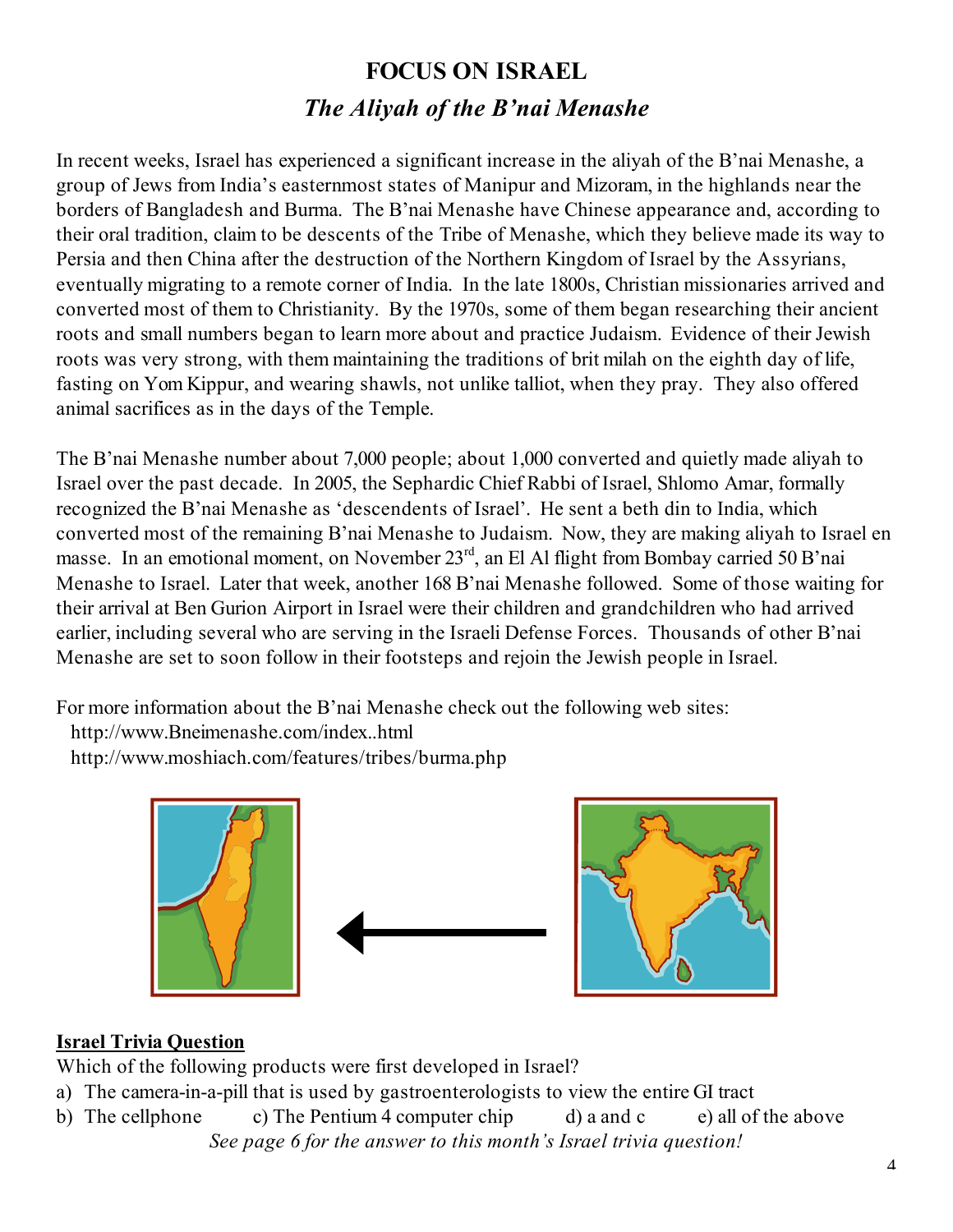# **YAHRZEITS**

At the following Shabbat Services, we will read the names of our late loved ones whose Yahrzeits will occur on that Shabbat or during the following week.

| Jan. 5-6          | Tevet | Jan. 12-13           | Tevet | Jan. 19-20        | Shevat | Jan. 26-27         | Shevat |  |  |  |
|-------------------|-------|----------------------|-------|-------------------|--------|--------------------|--------|--|--|--|
| Nathan Garver     | 16    | Goldie Simon*        | 23    | Jean Spencer      |        | Max Springut       | 8      |  |  |  |
| Dorothy Lapides   | 16    | Leah Keyfetz*        | 24    | Morris Weinstein* | 2      | Herman Strauss*    | 8      |  |  |  |
| Henry Orbach      | 16    | Joseph Morris*       | 24    | Etta Levinson*    | 4      | Dvora Brodie*      |        |  |  |  |
| Fannie Sablowsky* | 17    | Esther Sanzel*       | 24    | Ida Silver*       | 4      | Samuel Goldman*    |        |  |  |  |
| Philip Sanzel*    | 17    | Samuel Meilstein*    | 26    | Sidney Appelbaum* | 6      | Daniel Hirsch*     | 10     |  |  |  |
| Joseph Schiff*    | 17    | Ida Boyarsky*        | 27    | Jacob Komenski*   | 6      | Hyman Aaron        |        |  |  |  |
| Hannah Senzel*    | 17    | Philip Hershkowitz   | 27    | Morris Suskind*   | 7      | Nusbaum*           | 10     |  |  |  |
| Louis Bernstein*  | 18    | Joe Lazarus*         | 28    |                   |        | Miriam Weinberger* | 12     |  |  |  |
| Carl Kleinstein*  | 18    | Jack Glazer          | 28    |                   |        | Anna Sanow*        | 13     |  |  |  |
| Rose Needler*     | 18    |                      |       |                   |        | Abraham Newell*    | 13     |  |  |  |
| Estelle Hirsch*   | 19    | * Denotes name       |       |                   |        | Rose Salzberg      | 14     |  |  |  |
| Shie Schnidman*   | 19    | memorialized on      |       |                   |        |                    |        |  |  |  |
| Anna Buff*        | 21    | <b>BHBI</b> Memorial |       |                   |        |                    |        |  |  |  |
| Benjamin Dvorkin* | 21    | Plaque               |       |                   |        |                    |        |  |  |  |
|                   |       |                      |       |                   |        |                    |        |  |  |  |

We pray that our mourners will be comforted among all the mourners of Zion and Jerusalem and that the memory of the deceased continues to be a blessing to all who knew them.

# **COMMUNITY EVENTS**

Hillel Community Day School invites the entire community to attend the 2<sup>nd</sup> annual HCDS Knowledge Bowl on Saturday evening, January 20<sup>th</sup> beginning at 7 pm. The Knowledge Bowl includes an Israeli dinner and dessert. In this fast-moving game, dinner tables of 8 to 10 people (including children) compete in written, multiple choice questions. Qualifying topics include Israel, art and literature, sports and hobbies, science, geography, American history, current events, entertainment and Bible. Just as in some other game shows, there will be a final round in which the high-scoring tables will compete. The final round topic will be "all human knowledge." In addition, there will be a Chinese auction during the evening's event. Tickets cost \$14.50 for adults 13 years and up, while children ages 5-12 are \$6 each. Reservations are due January  $17<sup>th</sup>$ . Get your friends to come, put together a team and reserve a table now! For more information, contact Hillel Community Day School at 271-6877.

### **Please Support Our Advertisers**



MEMORIAL CHAPEL

roudly owned and operated by the Epstein family 1125 St. Paul Street . Rochester, NY . 585-423-0220